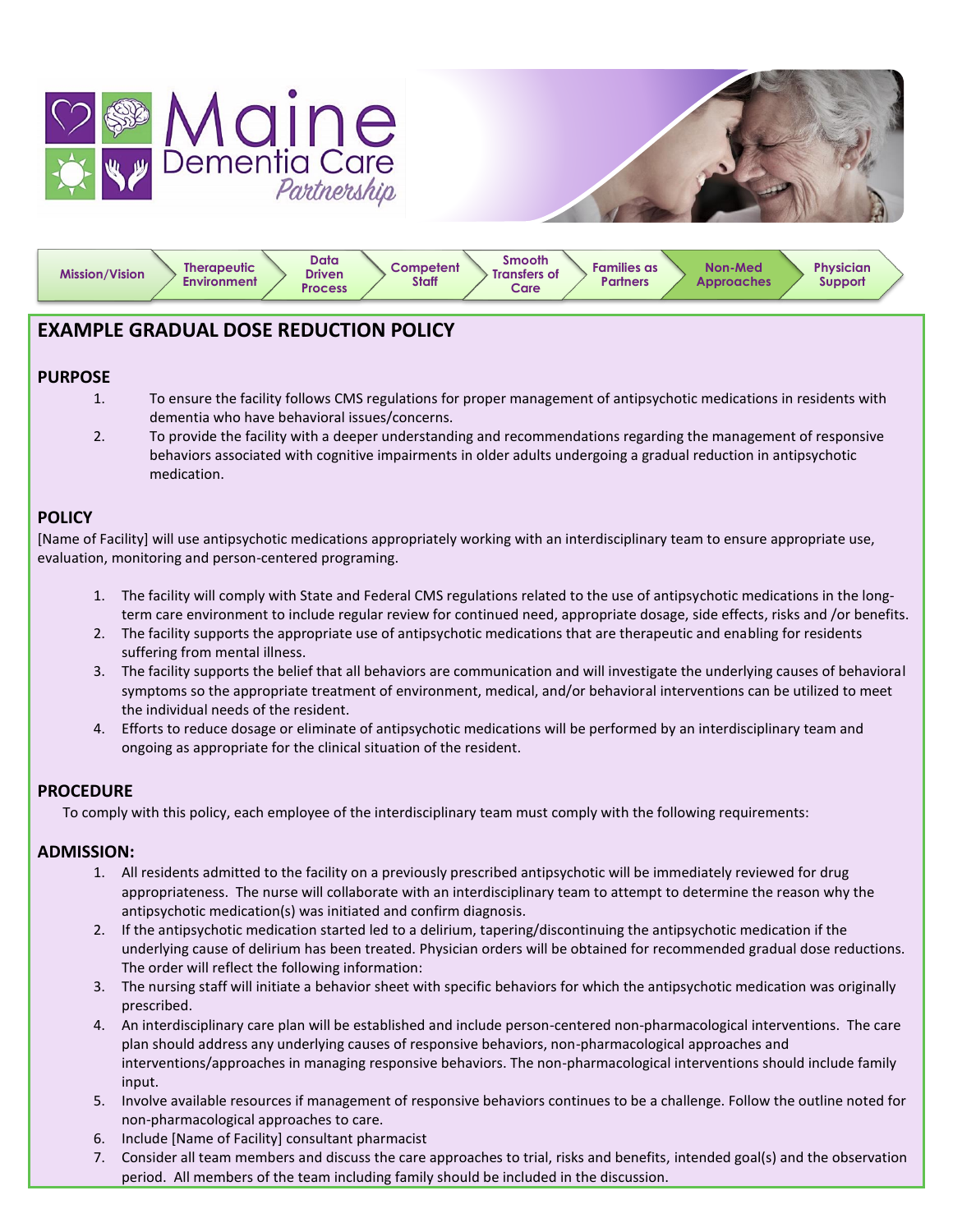## **LONG-TERM CARE RESIDENTS:**

- 1. Monthly interdisciplinary meetings will review all residents on antipsychotic medications and/or on a gradual dose reduction. This includes anti-anxiety/hypnotic, antipsychotic and antidepressant classes of drugs).
- 2. Physician orders will be obtained for recommended gradual dose reductions. The order will reflect the following information:
- 3. Systematically determine if the behavior/symptom(s) are likely related to medical condition, use of an antipsychotic drug, the current medication regime, psychosocial/unmet need an/or environmental cause.
- 4. The nursing staff will initiate a behavior sheet with specific behaviors for which the antipsychotic medication was originally prescribed.
- 5. An interdisciplinary care plan will be established and include person-centered non-pharmacological interventions. The care plan should address any underlying causes of responsive behaviors, non-pharmacological approaches and interventions/approaches in managing responsive behaviors. The non-pharmacological interventions should include family input. Involve available resources if management of responsive behaviors continues to be a challenge. Follow the outline noted for non-pharmacological approaches to care.
- 6. Include [Name of Facility] consultant pharmacist.
- 7. Involve available resources if management of responsive behaviors continues to be a challenge. Follow the outline noted for non-pharmacological approaches to care.
- 8. Consider all team members and discuss the care approaches to trial, risks and benefits, intended goal(s) and the observation period. All members of the team including family should be included in the discussion.

### **NON-PHARMACOLOGICAL APPROACH:**

- 1. A life story of the resident will be completed and utilized to identified person-centered interventions for resident engagement. This approach ensures that interventions are tailored to meet the unique situation for each resident recognizing their life experiences, preferences, routines and cultural traditions.
- 2. The monthly therapeutic recreation calendar will be reviewed to identify person-center activities of interest to the resident.
- 3. An occupational and/or speech therapy consult should be considered to support the team during the gradual dose reduction. An assessment for cognitive function should be performed. A physician's order should be obtained to assist the interdisciplinary team on possible approaches during activities of daily living such as; peri-care, bathing, un-dressing, eating and sleeping.
- 4. A person-centered tool kit should be developed either by the Occupational Therapist and/or Therapeutic Recreation Specialist to assist all staff in engaging the resident in a positive manner.
- 5. Social services, nursing and therapy should engage family members in conversation regarding responsive behavior and to help problem-solve strategies to prevent or better manage the resident when responsive behavior occurs.

#### **MONITORING:**

- 1. Team members should spend time tracking the frequency and severity of the responsive behavior(s) to help the team in determining if there are possible triggers.
- 2. All interdisciplinary team members will monitor the efforts of non-pharmacological approaches and interventions on responsive behavior that is the focus of treatment. Continue with these interventions if any movement toward the desire outcome(s) as identified in the care plan is observed.
- 3. Document all non-pharmacological approaches and interventions that achieve the desired outcome in the resident health record.
- 4. Document all the gradual dose reductions attempts, failures or unsuccessful non-pharmacological interventions in the resident health record.
- 5. Consult with the facility pharmacist using a tracking tool.
- 6. The following is a list of behaviors that antipsychotic medications are not indicated to manage:
	- a. Wandering
	- b. Insomnia
	- c. Unsociability
	- d. Poor self-care
	- e. Impaired memory
	- f. Fidgeting or nervousness
	- g. Inappropriate voiding
	- h. Hoarding
	- i. Repetitive vocalizations
	- j. Restlessness or pacing
	- k. Indifference to surroundings